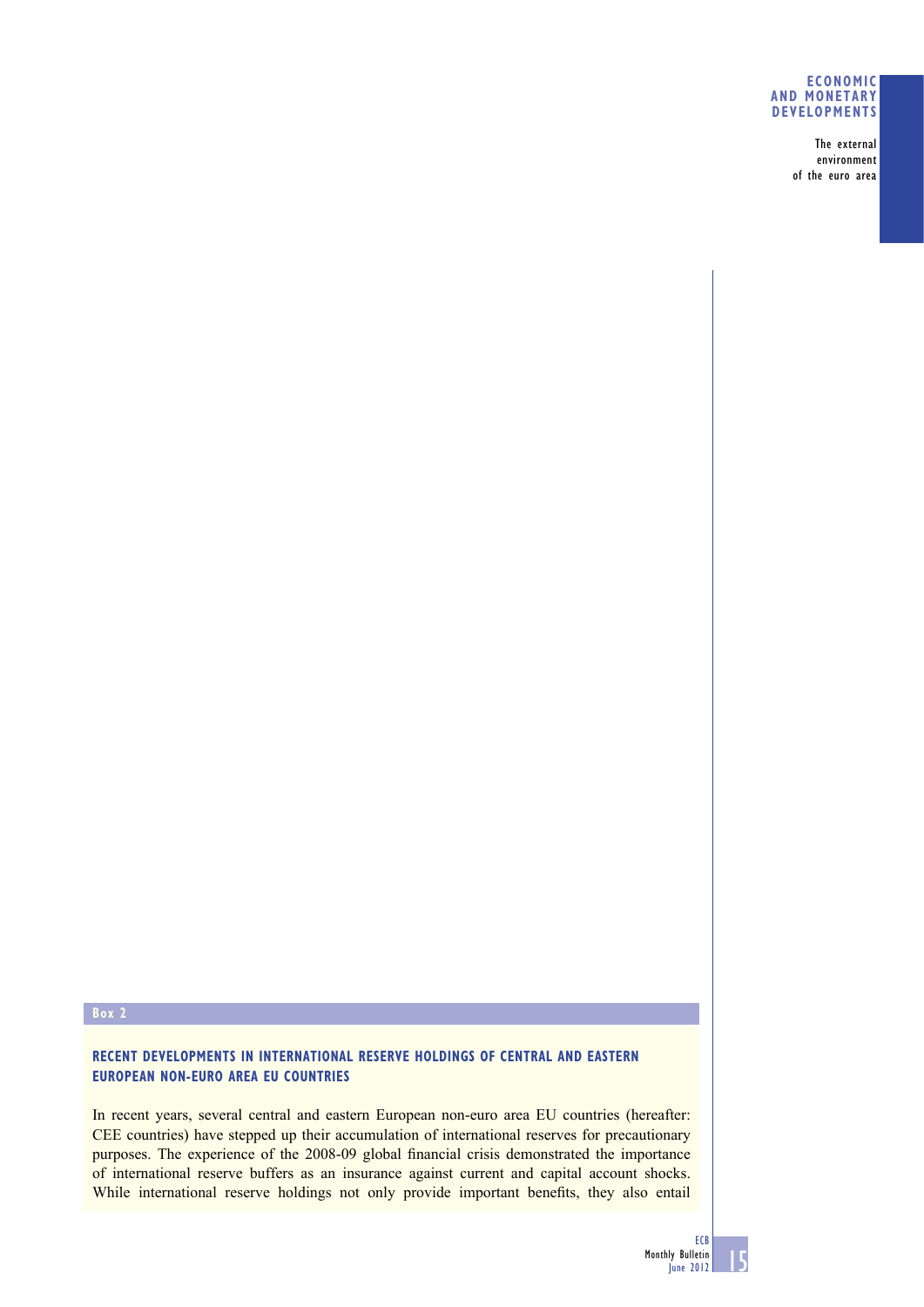

# **Chart A International reserves as a share of GDP in CEE countries**

Sources: Eurostat, national data and ECB staff estimates.

Notes: Official reserve assets from balance of payments statistics in national currency as a ratio of GDP. A similar pattern is observed<br>using official reserve assets in EUR over GDP in EUR. The lines represent unweighted range between the minimum and maximum values observed. The exchange rate-targeting countries are Bulgaria, Latvia and Lithuania; the inflation-targeting countries are the Czech Republic, Hungary, Poland and Romania.

significant opportunity costs. Against this backdrop, this box discusses the evolution, drivers and adequacy of international reserves in the CEE countries.

#### **Recent trends**

The accumulation of international reserves in the CEE countries since the late 1990s was only briefly interrupted by the 2008-09 global financial crisis. All CEE countries experienced a decline in reserves in at least one quarter between March 2008 and June 2009, with the size of the loss from peak to trough over the same period ranging from -0.3% (in Poland) to -7.7% of GDP (in Bulgaria). In subsequent years, the CEE countries rebuilt their reserve buffers, in some cases bringing them significantly above pre-crisis levels (Chart A). Some countries also entered into multilateral financial assistance arrangements, not least with a view to strengthening the confidence of markets in their capacity to endure future shocks. One interesting feature has been the increase in the international reserves of inflation-targeting CEE countries, which has brought their average holdings closer to those of their exchange rate-targeting peers.

#### **Underlying factors**

International reserves<sup>1</sup> can be accumulated for precautionary reasons as a buffer against external shocks, as well as in the pursuit of exchange rate or monetary policy objectives or for structural reasons (e.g. inter-generational savings from non-renewable resources). Regardless of

16

<sup>1</sup> According to the IMF's definition, international reserves are "...those external assets that are readily available to and controlled by monetary authorities for meeting balance of payments financing needs, for intervention in exchange markets to affect the currency *exchange rate, and for other related purposes (such as maintaining confidence in the currency and the economy and serving as a basis for foreign borrowing)*". See *Balance of Payments and International Investment Position Manual*, sixth edition, IMF, Washington, DC, 2009 (available on the IMF's website at http://www.imf.org).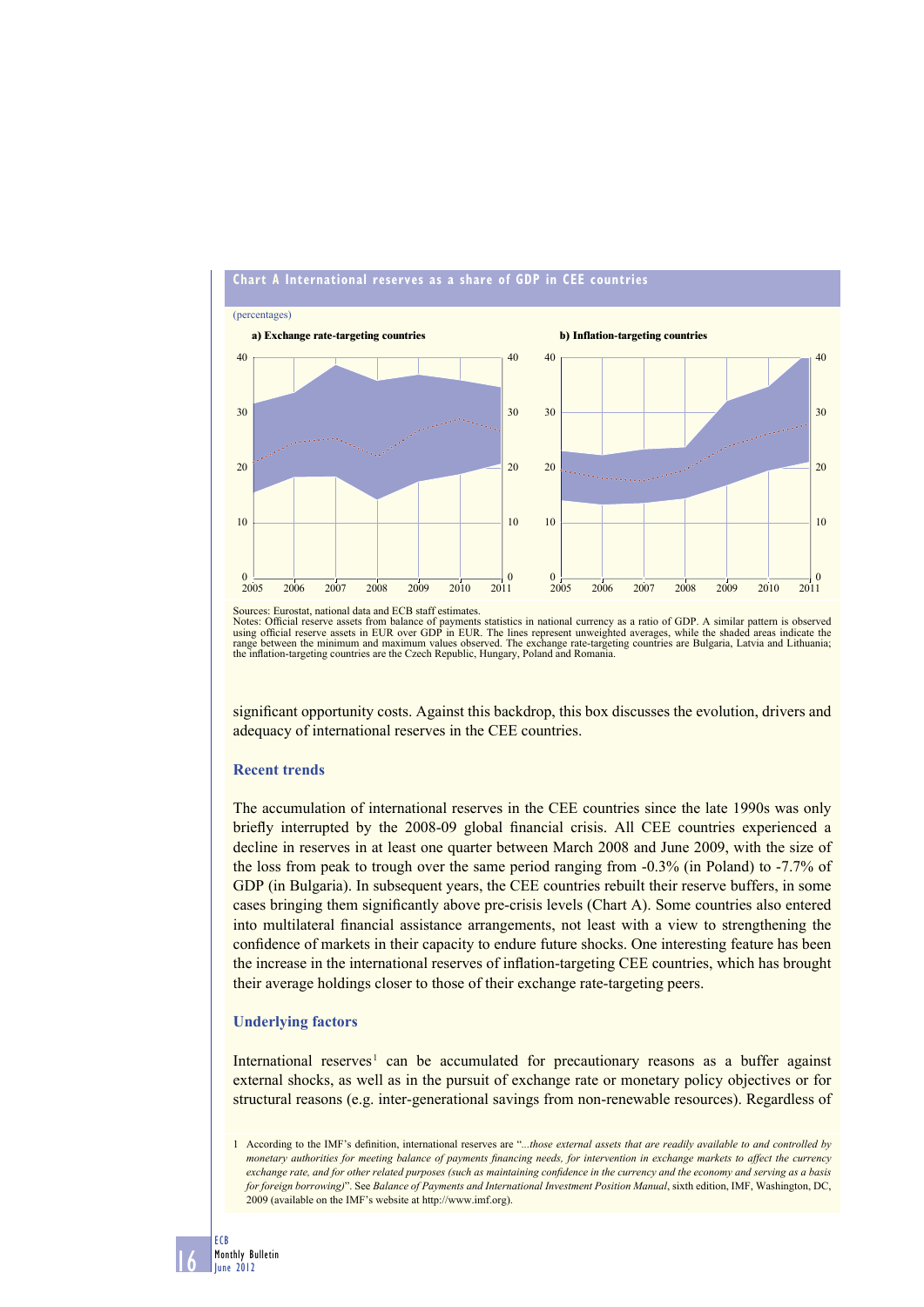### **ECONOMIC AND MONETARY DEVELOPMENTS**

The external environment of the euro area

the original motives for amassing reserves, there is evidence that higher international reserve holdings can help shield consumption in periods of foreign exchange market pressure<sup>2</sup> through:  $(1)$  their outright use to counteract a foreign currency liquidity squeeze and to finance imports; (2) the defence of an exchange rate peg or the prevention of a disorderly depreciation to contain the negative wealth effects on spending stemming from private sector balance sheet exposure to foreign exchange risk; and  $(3)$  the pre-emption of a deterioration in investor confidence in the creditworthiness of the economy.

In the case of the CEE countries, the temporary dip in international reserves in 2008-09 can be attributed to the severe disruptions in international trade and cross-border financial flows brought about by the global financial crisis. The subsequent build-up of international reserves is likely to reflect a reassessment by both central banks and financial markets of the capacity needed by all economies – including those which can rely on the exchange rate as a partial shock absorber – to withstand future shocks of a similar magnitude. This has led to a proportionately larger increase in the reserves of inflation-targeting countries, as their exchange rate-targeting peers have already been holding reserves to support their exchange rate pegs.<sup>3</sup> As international reserve holdings entail opportunity costs and are subject to diminishing returns with respect to the benefits they bring, the question of their appropriate level is an important one for policy-makers.

### **Reserve adequacy**

From a precautionary standpoint, the adequacy of international reserves can be judged against a set of benchmarks calibrated by the collective experience of countries in past crises or modelled on the basis of a cost-benefi t analysis. The most well-known reserve adequacy metrics call for coverage by international reserves of at least: (1) three months of imports; (2) 100% of short-term debt at remaining maturity (known as the Greenspan-Guidotti rule<sup>4</sup>); (3) the expanded Greenspan-Guidotti rule, which also includes the current account balance; and (4) 20% of broad money (M2). The IMF has recently proposed a fifth metric, which would involve benchmarking international reserves against a "risk-weighted liability stock" that should capture all potential drains on reserves, weighted by the likelihood of their occurrence, derived from a tail-event analysis of past periods of foreign exchange market pressure.<sup>5</sup> In the IMF approach, potential drains are proxied by short-term debt at remaining maturity, M2, exports and "other external liabilities", which are defined as portfolio external liability stock plus other external investment liability stock minus short-term debt at remaining maturity. Different weights are used for floating and fixed exchange rate regimes, reflecting the heightened vulnerability to speculative attacks of the latter. The proposed coverage of the risk-weighted metric by international reserves is between 100% and 150%, with appropriate adjustments to reflect country circumstances. Finally, it should be noted that one of the most widely used models of optimal reserve holdings<sup>6</sup>, when applied to

17

<sup>2</sup> See *Assessing Reserve Adequacy*, staff paper, IMF, Washington, DC, February 2011, p.10 (available on the IMF's website at http://www.imf.org).

<sup>3</sup> The reserve accumulation in inflation-targeting CEE countries does not appear to have been driven by policies aimed at keeping their currencies undervalued to gain a competitive advantage (see the latest IMF Article IV country reports, available on the IMF's website at www.imf.org).

<sup>4</sup> See Guidotti, P., remarks at G33 seminar in Bonn, Germany, 11 March 1999; Greenspan, A., *Currency reserves and debt*, remarks before the World Bank Conference on Recent Trends in Reserves Management, Washington, DC, 29 April 1999 (available at http://www.federalreserve.gov).

<sup>5</sup> See *Assessing Reserve Adequacy*, staff paper, IMF, Washington, DC, February 2011, pp. 24-27 (available on the IMF's website at http://www.imf.org).

<sup>6</sup> See Jeanne, O. and Rancière, R., "The Optimal Level of International Reserves For Emerging Market Countries: A New Formula and Some Applications", *CEPR Discussion Papers*, No 6723, February 2008.